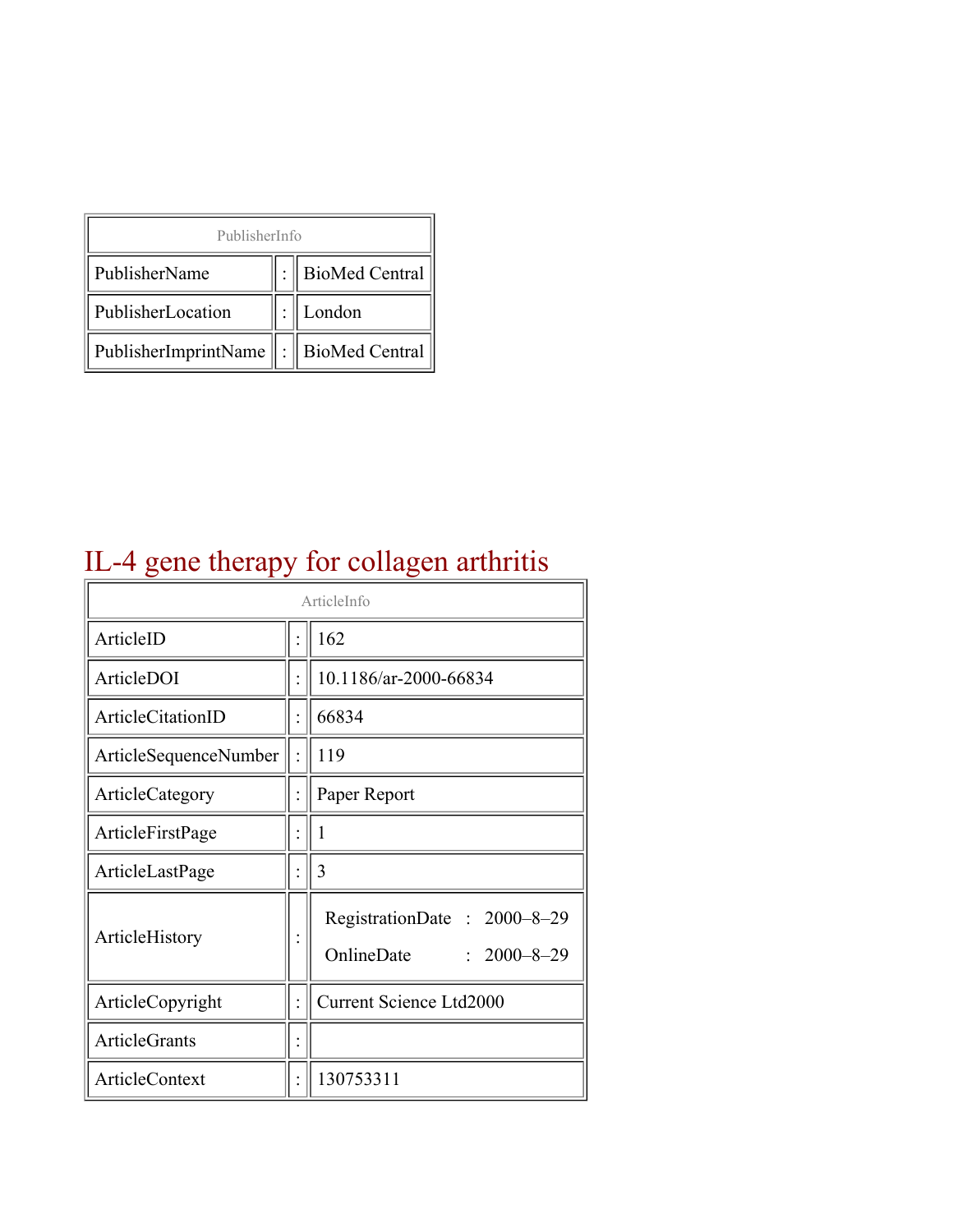Aff1 Washington University School of Medicine, USA

### Keywords

Bone Erosion, collagen-induced arthritis, IL-4

## Context

IL-4 is a regulatory cytokine which counteracts the effects of the major pro-inflammatory cytokines IL-1 and TNF-a. Levels of IL-4 are reduced in the synovium of patients with rheumatoid arthritis. Therefore, treatment to increase levels of IL-4 in such patients might be beneficial. Collagen-induced arthritis in mice resembles rheumatoid arthritis, with inflammatory synovitis producing cartilage and bone erosion. To introduce IL-4 via an adenovirus vector into mice with collagen arthritis, and assess the effect of this treatment on cartilage and bone erosion.

# Significant findings

A dose-related expression of IL-4 was demonstrated in the joints of naive mice and collagenimmunized mice receiving Ad5E1mIL-4, but not in control animals. There was no significant difference in scores for arthritis or histological inflammation between treatment and control groups. However, treated mice showed less type II collagen breakdown, and no (or only mild) radiographic evidence of bone erosion, compared to control mice. Treated mice also had fewer osteoclast-like cells and downregulation of IL-17, IL-6, IL-12, osteoprotegerin ligand and cathepsin K in the synovium.

## Comments

This article makes two important points. First, gene therapy with the counter-inflammatory cytokine interleukin (IL)-4 is possible in an animal model of arthritis, as has been shown previously with IL-1ra (IL-1 receptor antagonist) in mice and humans. Second, gene therapy with IL-4 appears to have a major effect in preventing cartilage and bone erosion in the mouse model, despite the absence of suppression of inflammation.